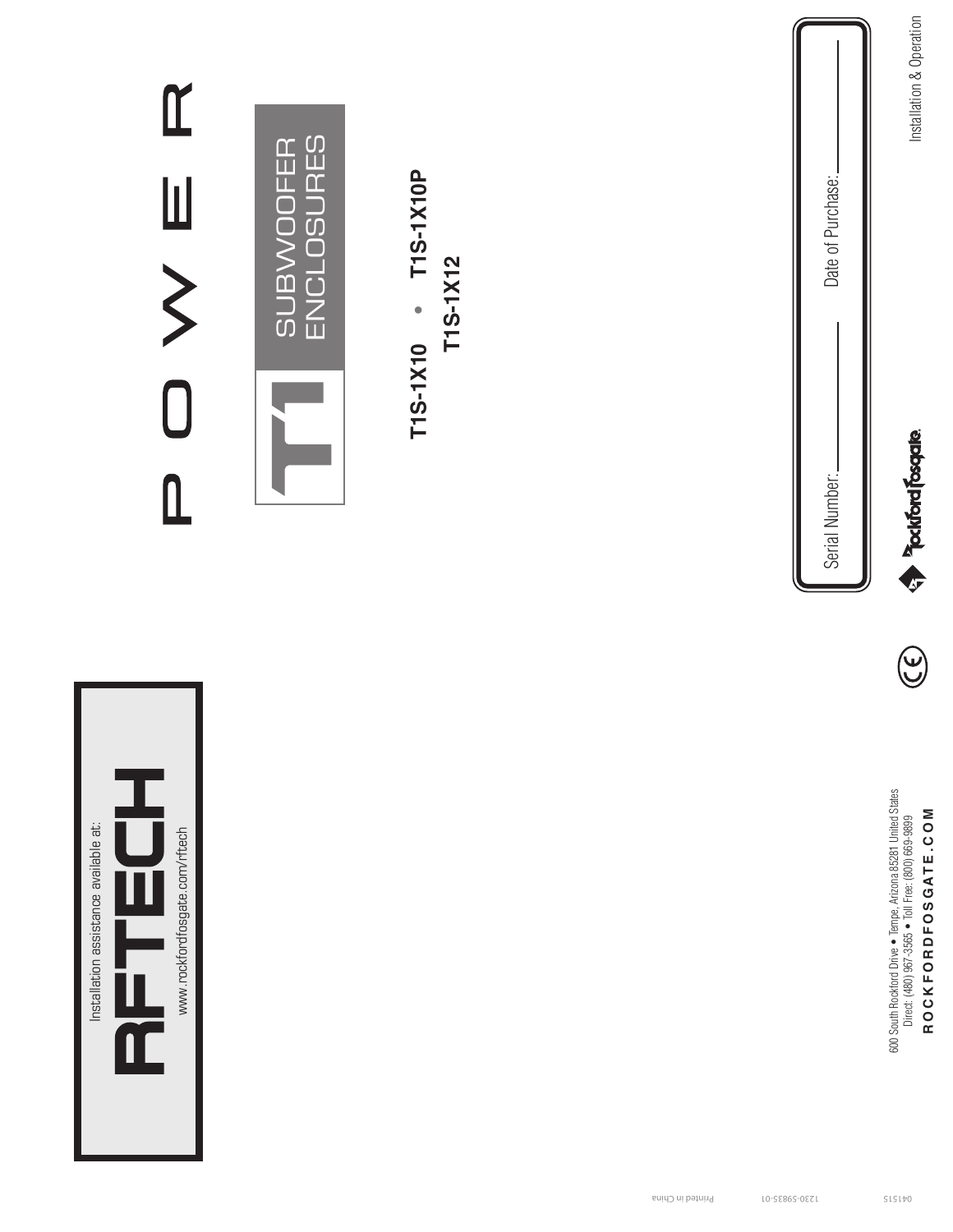### *Dear Customer,*

*Congratulations on your purchase of the world's finest brand of car audio products. At Rockford Fosgate we are fanatics about musical reproduction at its best, and we are pleased you chose our product. Through years of engineering expertise, hand craftsmanship and critical testing procedures, we have created a wide range of products that reproduce music with all the clarity and richness you deserve.*

*For maximum performance we recommend you have your new Rockford Fosgate product installed by an Authorized Rockford Fosgate Dealer, as we provide specialized training through Rockford Technical Training Institute (RTTI). Please read your warranty and retain your receipt and original carton for possible future use.*

*Great product and competent installations are only a piece of the puzzle when it comes to your system. Make sure that your installer is using 100% authentic installation accessories from Rockford Fosgate in your installation. Rockford Fosgate has everything from RCA cables and speaker wire to power wire and battery connectors. Insist on it! After all, your new system deserves nothing but the best.*

*To add the finishing touch to your new Rockford Fosgate image, order your Rockford accessories, which include everything from T-shirts to hats.*

*Visit our web site for the latest information on all Rockford products;*  **www.rockfordfosgate.com** 

or, in the U.S. call 1-800-669-9899 or FAX 1-800-398-3985. For all other countries, call +001-480-967-3565 or FAX +001-480-966-3983.

### **Table of Contents**

- 2 Introduction
- 3 Specifications, Mounting & Wiring
- 4 Limited Warranty Information

If, after reading your manual, you still have questions regarding this product, we recommend that you see your Rockford Fosgate dealer. If you need further assistance, you can call us direct at **1-800-669-9899**. Be sure to have your serial number, model number and date of purchase available when you call.

# PRACTICE SAFE SOUND

Continuous exposure to sound pressure levels over 100dB may cause permanent hearing loss. High powered auto sound systems may produce sound pressure levels well over 130dB. Use common sense and practice safe sound.

# PRATIQUEZ UNE ÉCOUTE SANS RISQUES

Une exposition continue à des niveaux de pression acoustique upérieurs à 100 dB peut causer une perte d'acuité auditive permanente. Les systèmes audio de forte puissance pour auto peuvent produire des niveaux de pression acoustique bien au-delà de 130 dB. Faites preuve de bon sens et pratiquez une écoute sans risques

# PRACTIQUE EL SONIDO SEGURO

El contacto continuo con niveles de presión de sonido superiores a 100 dB puede causar la pérdida permanente de la audición. Los sistemas de sonido de alta potencia para automóviles pueden producir niveles de presión de sonido superiores a los 130 dB. Aplique el sentido común y practique el sonido seguro.

### PRAKTIZIEREN SIE SICHEREN SOUND

Fortgesetzte Geräuschdruckpegel von über 100 dB können beim Menschen zu permanentem Hörverlust führen. Leistungsstarke Autosoundsysteme können Geräuschdruckpegel erzeugen, die weit über 130 dB liegen. Bitte wenden Sie gesunden Menschenverstand an und praktizieren Sie sicheren Sound.

#### OSSERVATE LE REGOLE DEL SUONO SENZA PERICOLI

La costante esposizione a livelli di pressione acustica al di sopra dei 100dB possono causare la perdita permanente dell'udito. I sistemi audio ad alta potenza possono produrre livelli di pressione acustica ben superiori ai 130dB. Si consiglia il buon senso e l'osservanza delle regole del suono senza pericoli

### **Safety**

This symbol with "WARNING" is intended to alert the user to the presence of important  $\bigwedge$  **WARNING** instructions. Failure to heed the instructions will result in severe injury or death.



This symbol with "CAUTION" is intended to alert the user to the presence of important  $\bigwedge$  **CAUTION** instructions. Failure to heed the instructions can result in injury or unit damage.



- To prevent injury and damage to the unit, please read and follow the instructions in this manual. We want you to enjoy this system, not get a headache.
- If you feel unsure about installing this system yourself, have it installed by a qualified Rockford Fosgate technician.
- Before installation, disconnect the battery negative (-) terminal to prevent damage to the unit, fire and/or possible injury.

2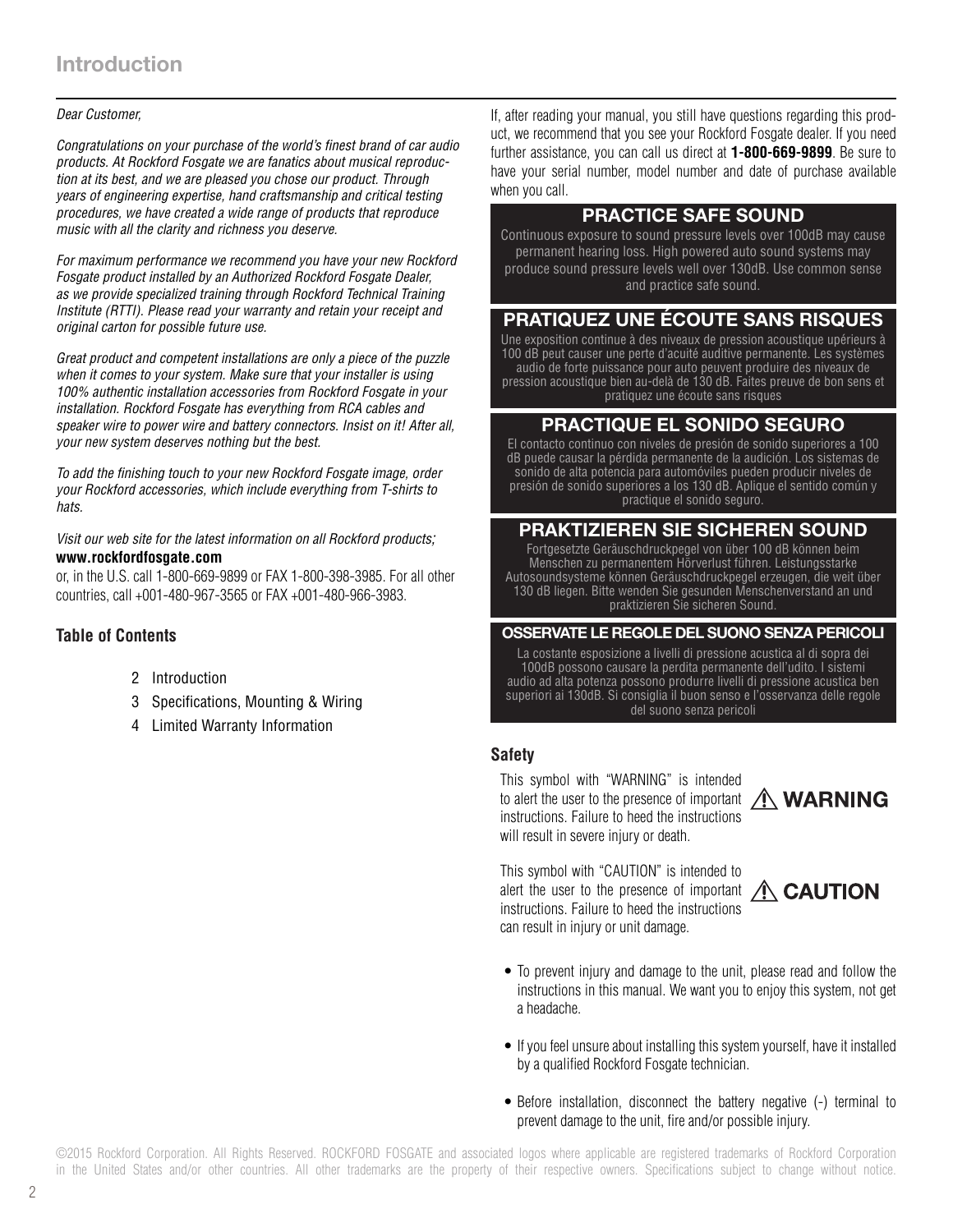# **Specifications**

| Model                                   | T1S-1X10                                                               | <b>T1S-2X10P</b>                                                                   | T1S-1X12                                                                  |
|-----------------------------------------|------------------------------------------------------------------------|------------------------------------------------------------------------------------|---------------------------------------------------------------------------|
| Nominal Impedance (Ohms)                | $1 \Omega$                                                             | $1 \Omega$                                                                         | $1 \Omega$                                                                |
| Frequency Response (Hz)                 | 32-250                                                                 | 32-250                                                                             | 27-250                                                                    |
| Voice Coil Diameter - inch<br>(mm)      | 2.5 (4-Layer)<br>(63.5)                                                | 2.5 (4-Layer)<br>(63.5)                                                            | $3(4$ -Layer)<br>(76)                                                     |
| Displacement - cu. ft.<br>(Liter)       | 0.03<br>(0.82)                                                         | 0.03<br>(0.82)                                                                     | 0.11<br>(3.11)                                                            |
| Fs - Free Air Resonance (Hz)            | 42.0                                                                   | 42.0                                                                               | 36.0                                                                      |
| Qts                                     | 0.95                                                                   | 0.95                                                                               | 0.89                                                                      |
| Vas - cu. ft.<br>(Liter)                | 0.46<br>(13)                                                           | 0.46<br>(13)                                                                       | 1.14<br>(32.2)                                                            |
| Xmax - inch<br>(mm)                     | 0.50<br>(14.2)                                                         | 0.50<br>(14.2)                                                                     | 0.60<br>(15)                                                              |
| $SPL$ (dB $@1w/1m)$                     | 82                                                                     | 82                                                                                 | 84                                                                        |
| Power Handling - Watts<br>(RMS/Peak)    | 500/1000                                                               | 500/1000                                                                           | 600/1200                                                                  |
| Internal Box Volume - ft3<br>(Liter)    | 0.55<br>(15.9)                                                         | 0.80<br>(22.4)                                                                     | 0.85<br>(24.0)                                                            |
| <b>Overall Dimensions - Inch</b><br>(cm | 12.5" x 26.8" x 6.3" - 4.5"<br>$(31.8 \times 68.0 \times 15.9 - 10.8)$ | $14.5" \times 31.5" \times 6.3" - 4.2"$<br>$(37.0 \times 80.0 \times 15.9 - 10.7)$ | $14.5$ " x 31.5" x 6.3" - 4.2"<br>$(37.0 \times 80.0 \times 15.9 - 10.7)$ |



#### CEA 2031

Power handling on Rockford Fosgate speakers conform to CEA-2031 industry standards. This means your speaker has the capacity to handle power under continuous demand, not instantaneous power handling that over time can damage voice coils.

#### VERIFIED WITH KLIPPEL

**KLIPPEL** To adorn the 'Verified with Klippel' mark, the qualifying company's loudspeaker engineering personnel must be trained and certified by Klippel prior to using the three separate Klippel systems to design, develop and test. Rockford Fosgate has made the investment in Klippel to deliver the best possible speakers and subwoofers to their customers.